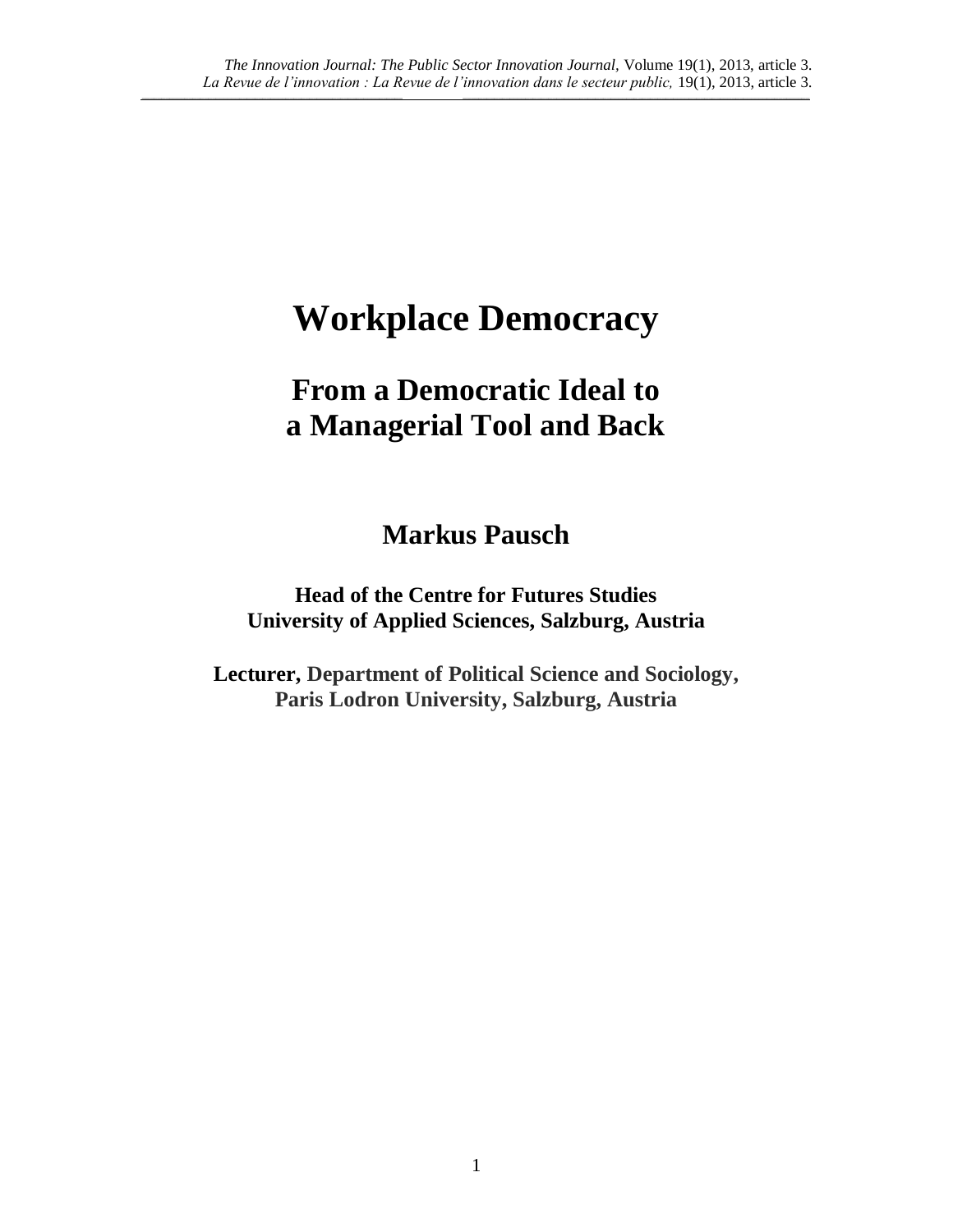# **Workplace Democracy: From a Democratic Ideal to a Managerial Tool and Back**

 $\_$  , and the state of the state of the state of the state of the state of the state of the state of the state of the state of the state of the state of the state of the state of the state of the state of the state of the

## **Markus Pausch**

## **ABSTRACT**

In different political theories, democracy is not reduced to state institutions, but includes the democratization of the whole society, its organizations and enterprises. This idea goes back to the beginnings of modern democratic theory and to Jean-Jacques Rousseau's *Social Contract*. It was adopted by different socialist thinkers, later on by trade unions and, in the 1960s and 70s, by political scientists such as Carole Pateman and other promoters of participatory democracy. According to this tradition, workplace democracy is considered to be necessary for the realization of democratic ideals like individual autonomy, freedom, voice and participation in all relevant questions influencing citizens' lives. Parts of this normative idea were realized by trade union movements and laws, especially in Western European countries. Nevertheless, workplace democracy in the sense of the above-mentioned theories remained far from becoming reality. In the 1990s, the idea was co-opted by organizational development and management studies and underwent a change: Workplace democracy, then mostly operationalized as limited participation, became a managerial tool that should help to increase employees' motivation and efficiency and thereby contribute to entrepreneurial success. In the last few years, however, the original democratic ideal of workplace democracy seems to have been revitalized under conditions of a worldwide economic crisis. This article shows the development and the latest revival of the concept of workplace democracy, and discusses its innovative potential for today's democratic societies.

*Keywords:* democratic ideal, democratic theory, industrial democracy, quality circles, Total Quality Management, workers' self-management, workplace democracy, WorldBlu

#### **Introduction**

In Western societies, the term "democracy" has become a kind of empty signifier in political and public discourse in recent decades (Brown, 2010). Politicians with very differing ideological backgrounds often refer to their own arbitrary concept of what a democracy should be. This conglomeration of meanings is one reason for a rising skepticism among citizens towards democracy as such. At the same time, convincing alternatives and innovative democratic concepts, though existent in academic circles, rarely enter the public sphere. The manifold and sometimes arbitrary interpretations of democracy are the result of a vast and controversial scientific and philosophical debate with highly differentiated theoretical approaches. It seems that almost everything has been said about democracy during the centuries-lasting debates among philosophers and political thinkers. While there might be a true core meaning, it must be admitted that a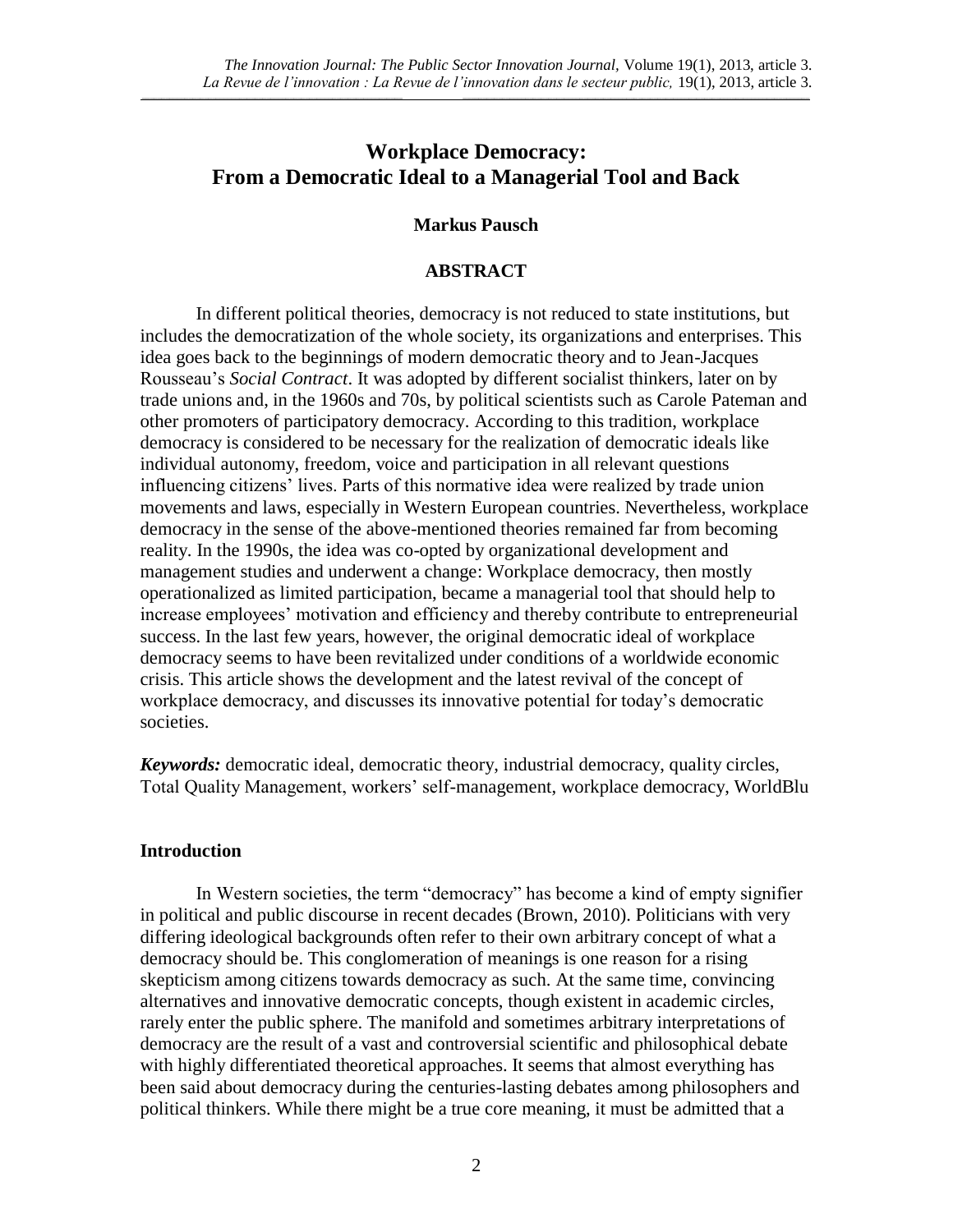great deal of what has been said has been forgotten. The concept of Workplace Democracy is such a forgotten or, at least, neglected aspect of democratic theory that is nowadays experiencing a revival. In this article, I will try to bring it back to the readers' memories by tracing its historical development and by discussing it as a possible democratic innovation that could respond to latest skepticism towards representative democracy, supra-nationalization and globalization.

 $\_$  , and the state of the state of the state of the state of the state of the state of the state of the state of the state of the state of the state of the state of the state of the state of the state of the state of the

In a very general way, workplace democracy is associated with the application of democratic practices to the workplace. Such practices include voting, discussions and deliberative or participatory decision-making. The roots and motivations to claim democratic rights and to establish workplacedemocracy arecomplex. One strand focuses on the realization of democracy as a value, a way of life and self-government, and a method to reach individual autonomy and freedom in a liberal sense. It can also be considered as a means of class struggle in a socialist tradition. According to its managerial strand, workplace democracy can be used as a method to raise workers' motivation in order to contribute to entrepreneurial efficiency.

## **1. Workplace democracy as a democratic ideal**

The history of democracy is older than the history of industrial relations and alienated work. Modern political thinking and the roots of modern democratic theory date back to the sixteenth and seventeenth centuries. Industrial relations came later, mostly in the nineteenth century when rural economies were more and more replaced by urban industries and when technological progress paved the way for the industrial revolution. A concept of workplace democracy only makes sense in its combination of democratic theory and industrial relations. Basic arguments are given in the political philosophy of the European Enlightenment. Its practical relevance is certainly only developed in the context of industrialization.

# *1.1 Democracy as a way of life and self-government: the liberal tradition*

The history of democratic theory is rich in approaches and assumptions, especially in the modern era. Contrary to the antique Athenian democracy, which was mainly a method of decision making by majority rule, liberal democratic thinkers like John Locke and Jean-Jacques Rousseau linked it to the liberation and emancipation of the individual. They were convinced that all human beings were, by nature, equal and free. If this is taken seriously, then a democracy consists of much more than the right to vote. As Rousseau (2008: 54) argued:

If we ask in what precisely consists the greatest good of all, which should be the end of every system of legislation, we shall find it reduce itself to two main objects, liberty and equality—liberty, because all particular dependence means so much force taken from the body of the State, and equality, because liberty cannot exist without it.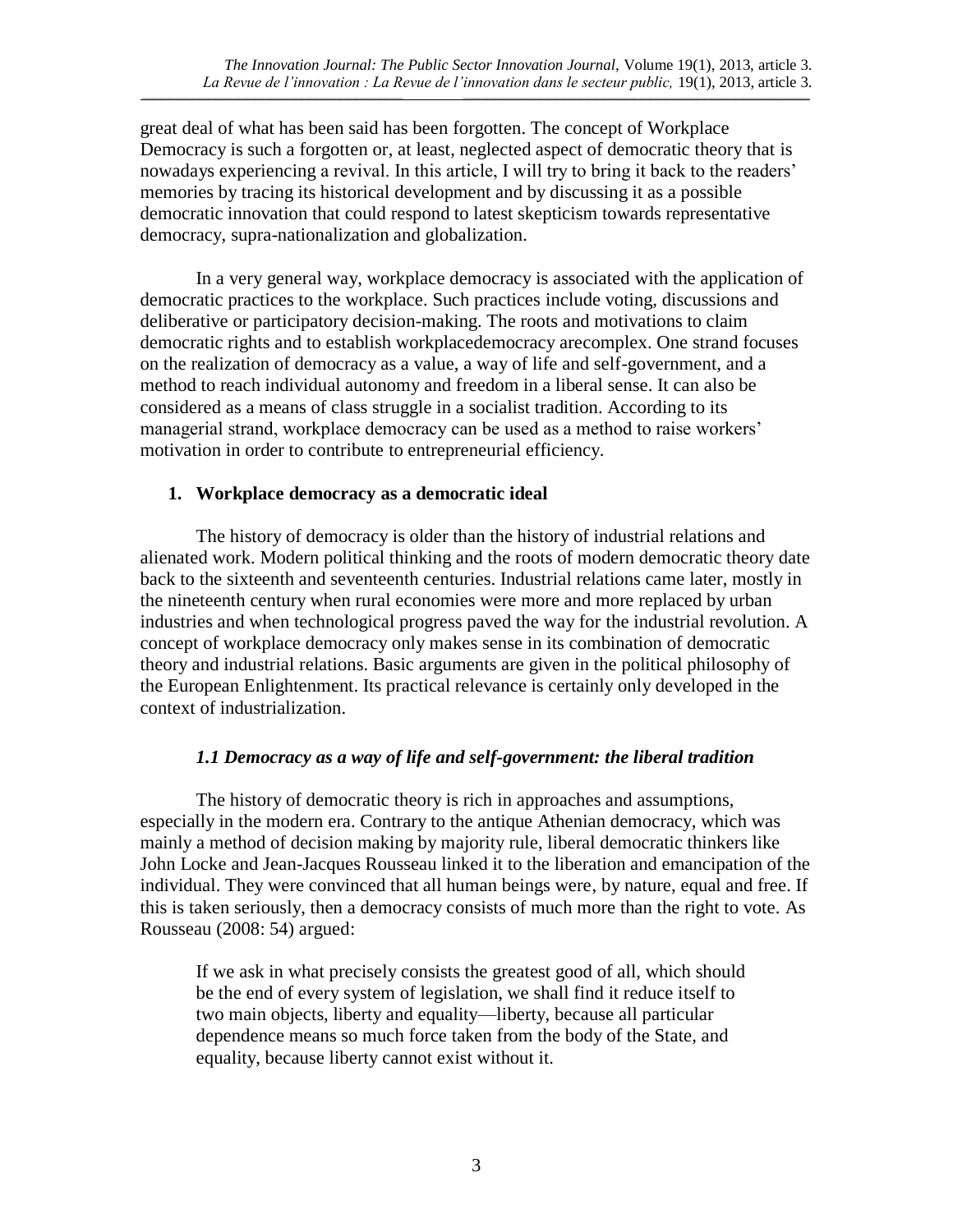In Rousseau's understanding, a democratic system has the task of realizing and guaranteeing liberty for, and equality among, citizens. The government is an intermediate body in charge of maintaining liberty and individual freedom (Rousseau, 2008: 60). In his considerations on the social contract and on education, Rousseau was interested in the relationship between the individual and the collective. He was one of the first to stress that social conditions have a strong impact on citizens' lives and their personalities (Plamenatz, 1963). The social contract between all citizens should guarantee equality for the sake of individual liberty. Equality does not end with the realization of equal political rights. It must go further (Rousseau 2008: 54):

 $\_$  , and the state of the state of the state of the state of the state of the state of the state of the state of the state of the state of the state of the state of the state of the state of the state of the state of the

… by equality, we should understand, not that the degrees of power and riches are to be absolutely identical for everybody; but that power shall never be great enough for violence, and shall always be exercised by virtue of rank and law; and that, in respect of riches, no citizen shall ever be wealthy enough to buy another, and none poor enough to be forced to sell himself

When Rousseau wrote these lines in the eighteenth century, he could not know that, some decades later, a tremendous gap between the rich and the poor would be the reality of nineteenth-century industrial societies, undermining the democratic principles he had in mind. Rousseau cannot be considered as an early socialist in the strict sense of the word, but one thing can hardly be denied: he put his finger on a very crucial point for democratic societies, namely the distribution of wealth. Moreover, the dictum that "no citizen shall ever be wealthy enough to buy another, and none poor enough to be forced to sell himself", gets a deeper meaning with regard to industrial societies, which are based on the fact that labour force is sold to entrepreneurs who literally buy the workers. Thus, long before Marx and Engels promoted a revolutionary class struggle, Rousseau delivered a basic theoretical argument for a kind of workplace democracy from a liberal point of view. This interpretation is reflected in Carole Pateman's reading of the French philosopher. In her opinion, he is the "theorist of participation par excellence" (Pateman 1970: 22). According to his democratic ideal, participation should not be limited to the political sphere, but spread over all social relations in order to avoid suppression and inequality. If a system must guarantee the self-government of each single citizen, then it has to go far beyond the political. It then includes all social arenas where individuals act and live. In modern societies, the workplace cannot be left undemocratic.

As a consequence of such an understanding of democracy, Rousseau was aware of the necessity to educate people in order to liberate them from political oppression (Rousseau, 1979). The educational dimension in Rousseau's work is a key aspect of liberal democratic thinking that was taken up by different philosophers of the nineteenth and twentieth centuries. John Dewey promoted the democratization of all social fields and stressed the importance of education. The American philosopher (Dewey, 2008: 221) pointed out that:

… if the methods of regulation and administration in vogue in the conduct of secondary social groups are non- democratic, whether directly or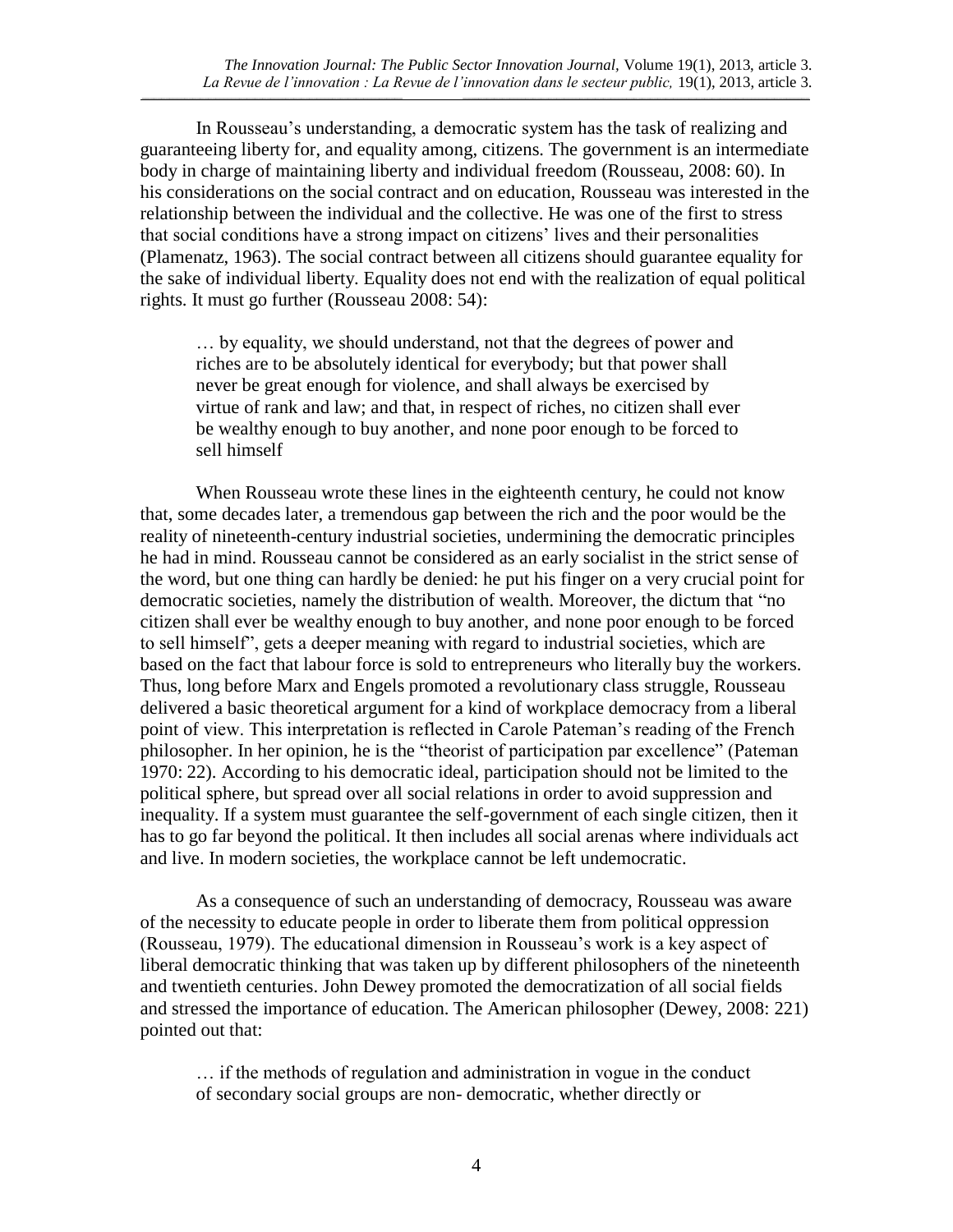indirectly or both, there is bound to be unfavorable reaction back into the habits of feeling, thought and action of citizenship in the broadest sense of that word

For Dewey, exclusion from participation was a form of suppression that should not be accepted in any social relationship: "In the broad and final sense all institutions are educational in the sense that they operate to form the attitudes, dispositions, abilities and disabilities that constitute a concrete personality" (Dewey, 2008: 221). By saying this, Dewey who, contrary to Rousseau, already knew industrial society, stressed the importance of organizational democracy.

A first argument for workplace democracy can thus be taken from liberal democratic thinkers. In their view, democracy is more than just a method of governing. It includes and promotes individual freedom and self-government and is closely linked to education and empowerment in all social fields.

## *1.2 Reforms or revolution: the socialist tradition of workplace democracy*

As shown above, the democratization of all social arenas for the sake of the individual's emancipation and self-government is at the basis of liberal democratic theories. The democratization of the workplace, however, is not explicitly mentioned; even if it appertains to it implicitly. The merit of socialist theories and movements is to show how capitalist societies undermine democratic principles by the exploitation of the working class. What Marx, Engels and other socialist revolutionaries had in mind to overcome class conflict is well known. What is more interesting in the context of this article is the work of the anarchist Pierre-Joseph Proudhon, who criticized liberal democratic theories for ignoring the conflict between the right of property of the rich and the desire for property of the poor. "The rich man's right of property, he argued, "has to be continually defended against the poor man's desire for property. What a contradiction!"(Proudhon, 2010: 90)

Proudhon first used the phrase "industrial democracy" (Proudhon, 2010) and described his concept of a free and just economy. The self-management of workers was at the core of his and other anarchists' considerations (Proudhon 2011: 188 ff.):

We want the mines, canals, railways handed over to democratically organized workers' associations (…) We want these associations to be models for agriculture, industry and trade, the pioneering core of that vast federation of companies and societies, joined together in the common bond of the democratic and social Republic.

Proudhon argued that self-governing producers' associations were the basis for a society in which concentration of political, economic and social power could be avoided and individual freedom protected. He was a proponent of libertarian socialism, of direct democratic methods like citizens' assemblies and workers' councils. Decentralization of political and economic power and the rejection of personal property were part of such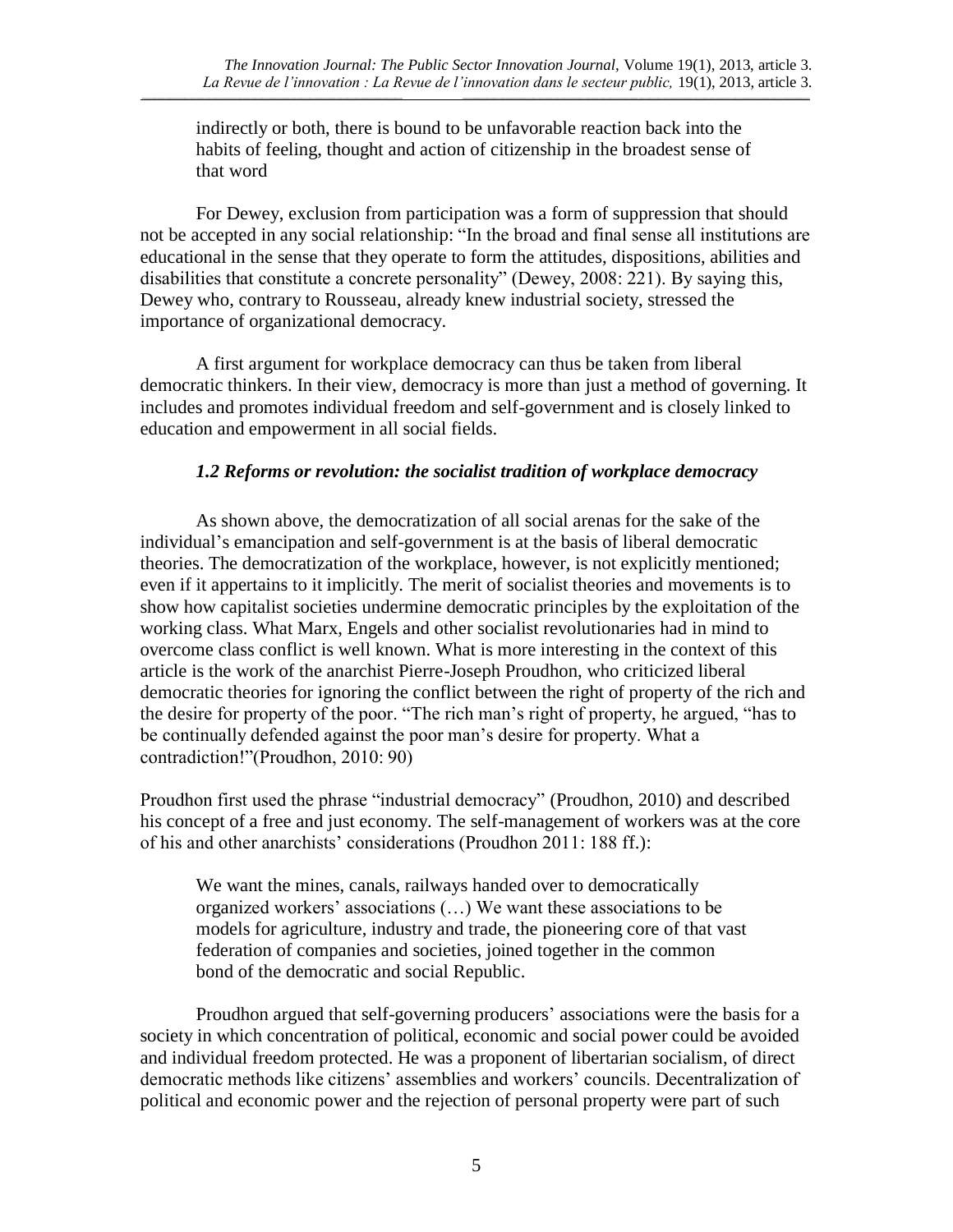libertarian socialist thinking which had its most influential phase at the end of the nineteenth century, when people such as Proudhon agitated in France as did Bakunin in Russia. Among the manifold branches of anarchist and libertarian thinking, anarchosyndicalism, which shares the principle goals formulated by Proudhon, is of special interest here because it focuses on a workers' democracy based on the labour movement and on trade unions. Since all workers in the world were in the same or a similar situation, they all were oppressed by capitalists. Therefore, a common struggle using direct action would be their only means to liberate themselves. Consequently, anarchosyndicalists rejected the idea of representation. They fully concentrated on direct democratic action.

 $\_$  , and the state of the state of the state of the state of the state of the state of the state of the state of the state of the state of the state of the state of the state of the state of the state of the state of the

Of course, the socialist tradition is rich in suggestions for workers' democracy. Especially at the end of the nineteenth and the beginnings of the twentieth centuries, many socialist theorists pondered about the best method to change society. In 1919, the Italian Antonio Gramsci (1919: 2) quite concretely described the structure of what he called workers' democracy consisting of internal commissions, factory councils, socialist circles, peasant communities, district committees and so on:

Today the commissions limit the power of the capitalist in the factory and perform functions of arbitration and discipline. Developed and enriched, they should tomorrow be organs of proletarian power which will replace the capitalist in all his useful functions of direction and administration.

Both Proudhon and Gramsci rejected a violent revolution. They wanted to reach their goals by reform; however, they did not accept the capitalist order. The final aims of any reform and workers' democracy were freedom and equality as well as the end of the class society. Although their ideas were not realized, they influenced the practitioners and trade unions to today.

When, in the nineteenth century, farmers were increasingly forced to become wage-earners, they started to form trade unions and labour unions operating at the national level. These unions went hand-in-hand with the development of socialist parties and were one of the answers to the burning questions of poverty and workers' exploitation in industrial societies. Although unions emerged from very different ideological backgrounds, they all shared the conviction that something had to be done in order to fight poverty. Similar to the cleavage that existed between communists and social democrats or revolutionaries and reformers, the trade union movement split into two different camps. The moderate camp wanted to minimize the problems in capitalist societies by enhancing workers' influence and by giving them voice and organizational power in the framework of the existing capitalist economy. The radical camp aimed for the dissolution of the roots of capitalism by collectivization of the means of production and by introducing a classless society through a revolution.

With respect to democratic theory and workplace democracy, trade unions promoted workers' rights and sought to give them a legal voice in specific questions of the internal affairs of enterprises. One of their main instruments was and still is collective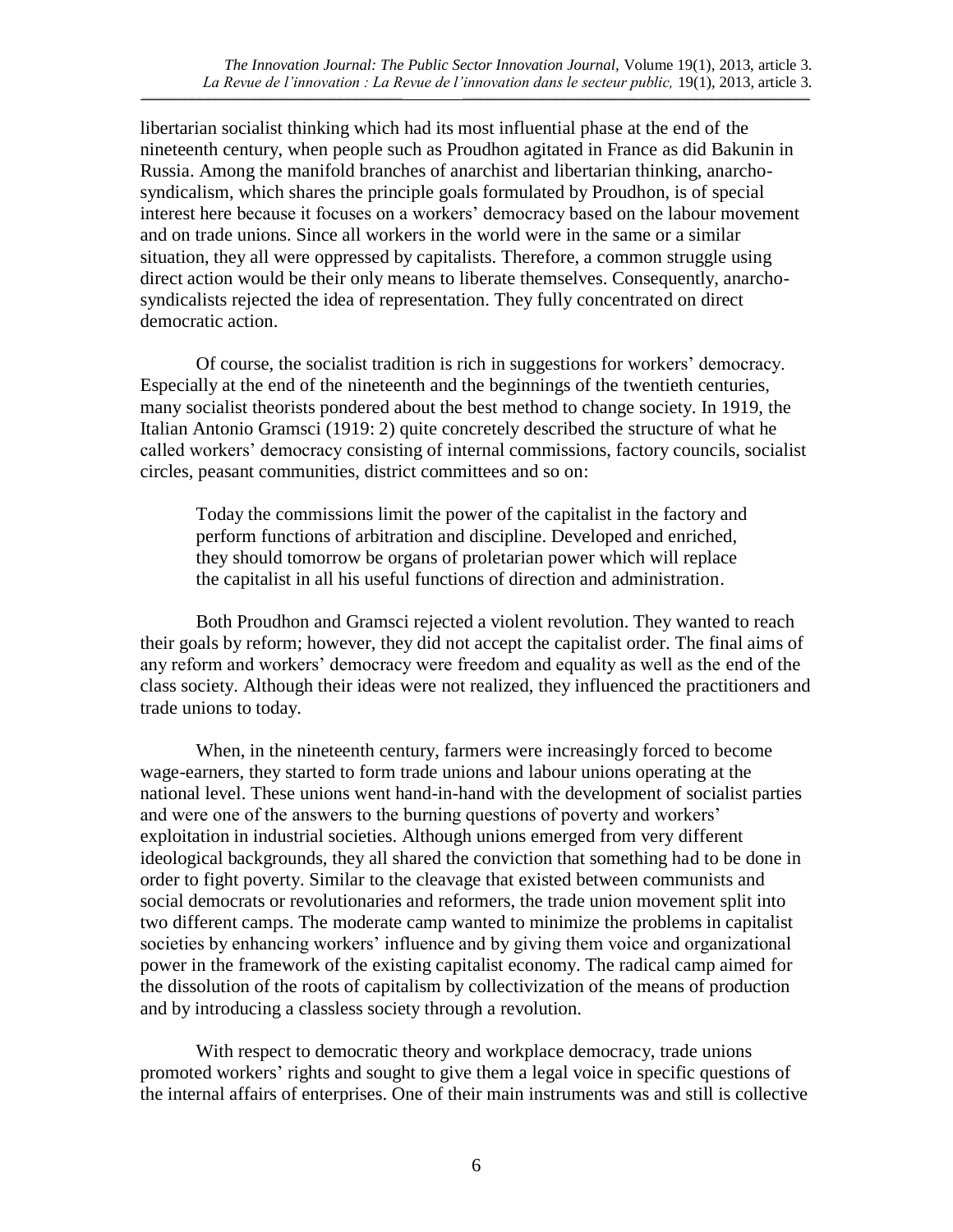bargaining, which ensures participation in managerial processes through negotiations between management and employees or their representatives. Agreements reached by these negotiations usually concern wage scales, working hours, health, training, overtime, etc., and are enforceable under the law.

 $\_$  , and the state of the state of the state of the state of the state of the state of the state of the state of the state of the state of the state of the state of the state of the state of the state of the state of the

Collective bargaining is the usual way to conduct relations between the so called social partners (representatives of employees/workers and representatives of employers) and is common in some European countries. On the supra-national level, however, it is still a very weak instrument for employees and workers. The European Union introduced the so-called social dialogue in the 1980s, but this did not promote equality in powerrelations between the entrepreneurs and the workers. Nevertheless, there are examples of Industrial or Workers' Democracy in the twentieth century. In Socialist Yugoslavia, central planning was abandoned in the 1950s and Tito adopted a Third Way between central planning and capitalism. Workers were given more authority inside enterprises. The essence of this new way was described by a quotation in the German newspaper *Die Zeit* in 1965 (October 29):

In the Soviet Union, the means of production might be collectivized but this did not improve the situation of the workers. Although they formally own the companies, the real power lies in the hands of a few directors who act far from being democratically controlled. This kind of 'state capitalism' contradicts the ideas and doctrines of Marx and Lenin.

Tito gave the power back to the workers who managed themselves in workers' councils elected for a one year term and consisting of 15 to 120 members. These councils were responsible for the overall management of the enterprise and elected the board of management (Duncan, 1979: 71). The idea related to anarcho-syndicalism and its adoption helped make Tito very popular, not only in Yugoslavia, but also among moderate socialist theorists. Carole Pateman refers to this example when writing about her concept of Workplace Democracy in the 1970s (Pateman, 1970).

Other examples of workers' self-management and industrial democracy are the LIP factory, a French watch- and-clock company which was seized by workers when the management wanted to close it in 1973. As well, the Brazilian firm SEMCO operates with self-governed business units and company-wide votes (van der Vliet, 2012: 34). In Argentina, many businesses were directly run by workers after the economic crisis in 2001—a phenomenon that is known as autogestion.

Taken together, the socialist tradition of workers' democracy was one of the driving forces of political developments in the nineteenth and twentieth century and especially of the emergence of welfare states in some Western democracies like Sweden and other Scandinavian countries. Trade unions and socialist ideas were also important in the creation of welfare and social security systems in many other continental European countries like Germany, Austria or France (Esping Anderson 1990). They started with the goal of liberating workers from capitalist oppression and exploitation at the end of the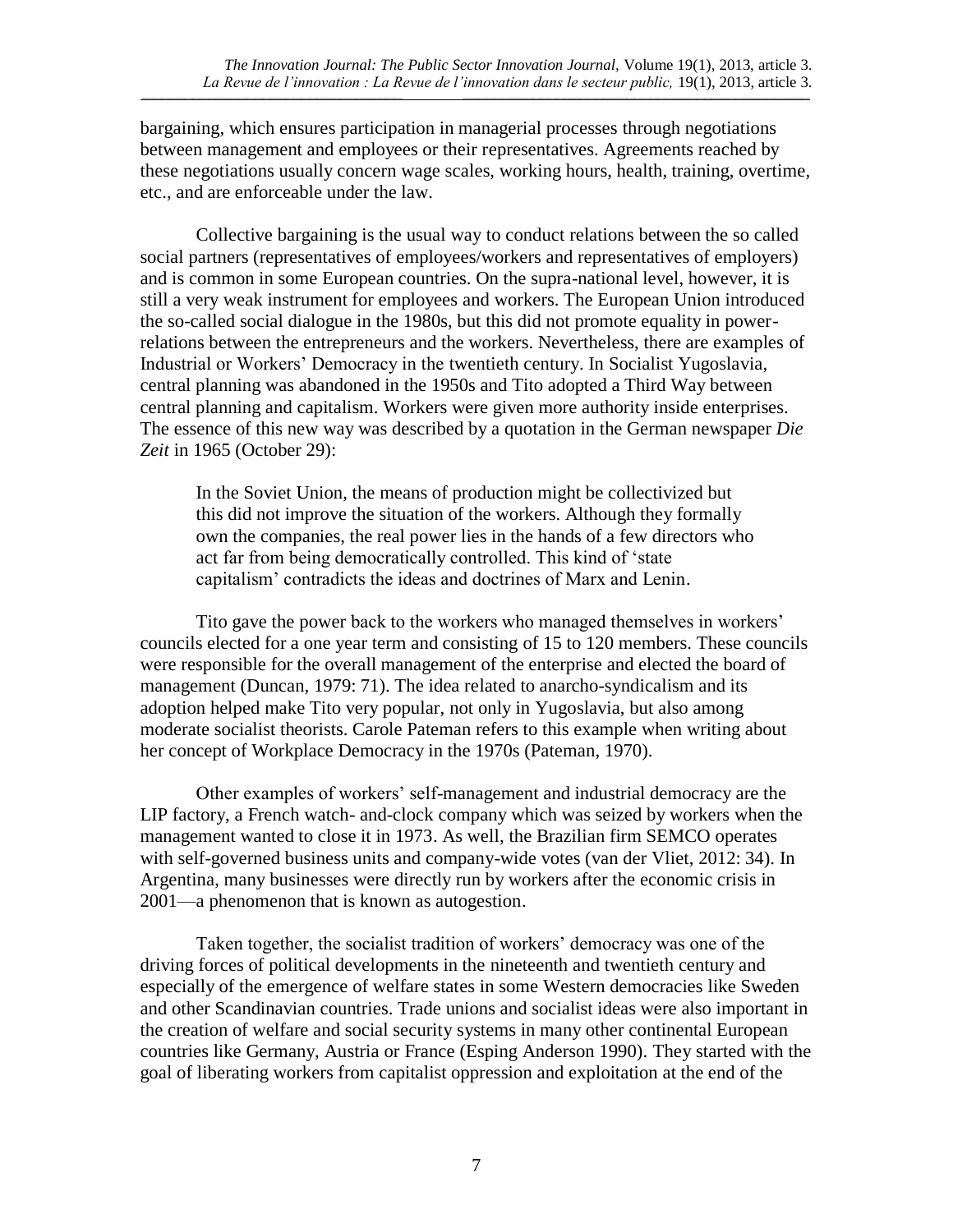19<sup>th</sup> century, but soon split into revolutionary and reform factions in terms of both methods and goals.

During the cold war, most trade unions and socialist or social democratic parties in the Western sphere accepted capitalism as the only game in town and tried to minimize its risks and negative effects by negotiations in the context of social partnership or by legitimized political action in a democratic framework. The collectivist economy of the Eastern hemisphere did not realize the promises of its founders, however, but instead perverted the libertarian socialist idea in its own form of oppression and dictatorship.

 $\_$  , and the state of the state of the state of the state of the state of the state of the state of the state of the state of the state of the state of the state of the state of the state of the state of the state of the

Especially during the 1990s, the globalization of the world market, the foundation of the World Trade Organization (WTO) as well as the weakening of the sovereignty of nation-states with their nationally organized welfare systems, affected the trade unions in their ability to fight for workers' rights. They did not keep up with the new economic order and failed to organize a strong supra-national resistance against the deregulated neoliberal global market.

## *1.3 Workplace Democracy and Political Theory in the 1970s*

For a long period, theoretical arguments for workplace democracy were dominated by socialist thought. After the World War II, industrialization caused an economic miracle in some European countries, trade unions fought successfully for workers' rights and the welfare state seemed to calm down the vast majority of the working class. At the same time, the Soviet Union discredited the theoretical achievements of former socialist thinking. Only in the late 1960s did student revolts in France and Germany bring back the sustained criticism of capitalism, as philosophers and theorists like Sartre and Habermas either explicitly supported student militants or at least provided complementary philosophical critiques. In the years that followed the 1968 uprising, Carole Pateman formulated a participatory theory that included the workplace. She referred to Rousseau, John Stuart Mill and British historians of Guild Socialism, and argued that participation in non-governmental fields would be the basis for political participation and the only way to strengthen individual self-government. She considered participation as education for citizenship and criticized the democratic theory of that time for having neglected or forgotten the very fundamental arguments of Rousseau and J. S. Mill and for substituting a revisionist democratic theory that abandoned both the educative functions of participation and the increase in power that working-class participation promised. Contrary to revisionists like Joseph A. Schumpeter who defined democracy mainly as a method for recruiting political leaders, she insisted that individual autonomy and freedom were at the very centre of participatory democratic thinking (Pateman, 1970: 34):

The form of association, however, which if mankind continue to improve, must be expected in the end to predominate, is not that which can exist between a capitalist as chief, and workpeople without a voice in the management, but the association of the labourers themselves on terms of equality, collectively owning the capital with which they carry on their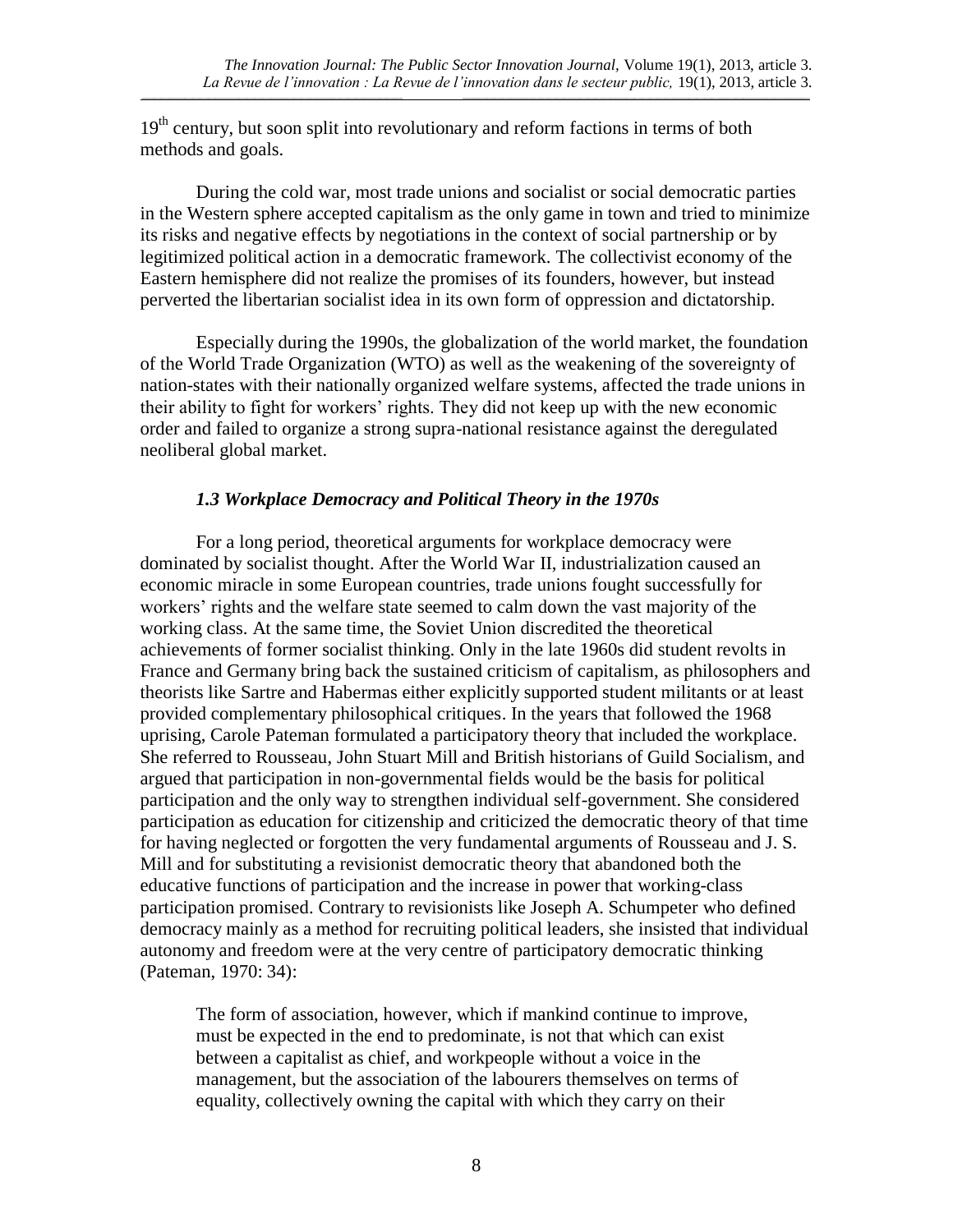operations, and working under managers elected and removable by themselves.

Some thirty years later, Pateman (2002: 48) further concretized her proposals:

 $\_$  , and the state of the state of the state of the state of the state of the state of the state of the state of the state of the state of the state of the state of the state of the state of the state of the state of the

In a democratized firm all participants are legally responsible for their joint activities, although they may delegate some authority to managers (representatives). … the participants in a democratized firm are not employees. They are self-governing (autonomous) members and partners in the firm, with the rights of citizens.

Carole Pateman's political theory stresses the importance of participatory experiences. Citizens, who do not experience democracy in their daily lives, can hardly become convinced democrats and might lose their faith in democracy and its institutions very quickly. At least in Western European countries, this phenomenon can be observed in the last few years. Surveys show that trust in democratic institutions has declined tremendously (Armingeon and Ceka, 2013).

#### **2. Participation as a managerial tool**

While workplace democracy as a way to approach a democratic ideal became less important in the late 1980s and the 1990s, participatory methods were increasingly appropriated in the managerial world. This trend went hand-in-hand with a general tendency among politicians and public to accept neoliberal ideology, globalized markets and a loss of power for democratic nation-states. After the introduction of the World Trade Organization in 1995 and other developments that opened national borders for the sake of globalized markets and profits, many theorists—especially from the left criticized the "end of liberal democracy" (Brown 2003). Even European social-democrats seemed to adapt to the neoliberal world in the 1990s by introducing their own self-styled Third Way, personified in Tony Blair and Gerhard Schroeder. Globalization was dominant during these years when a hegemonic discourse excluded real alternatives.

In the years of neoliberal hegemony, managers found out that more employee participation would support economic success. Under the label "organizational development", various participatory methods were introduced in firms in order to raise the motivation of employees. Organizational development focused on the organization and its goals by respecting and enforcing employees' influence (Skelley, 1989).

#### *2.1 Employee involvement in the managerial tradition*

Generally speaking, an enterprise can be ruled in different ways. In a top-down approach, input as well as decision making is the exclusive task of managers. In a bottom-up and emergent approach, employees can provide input for decisions, which are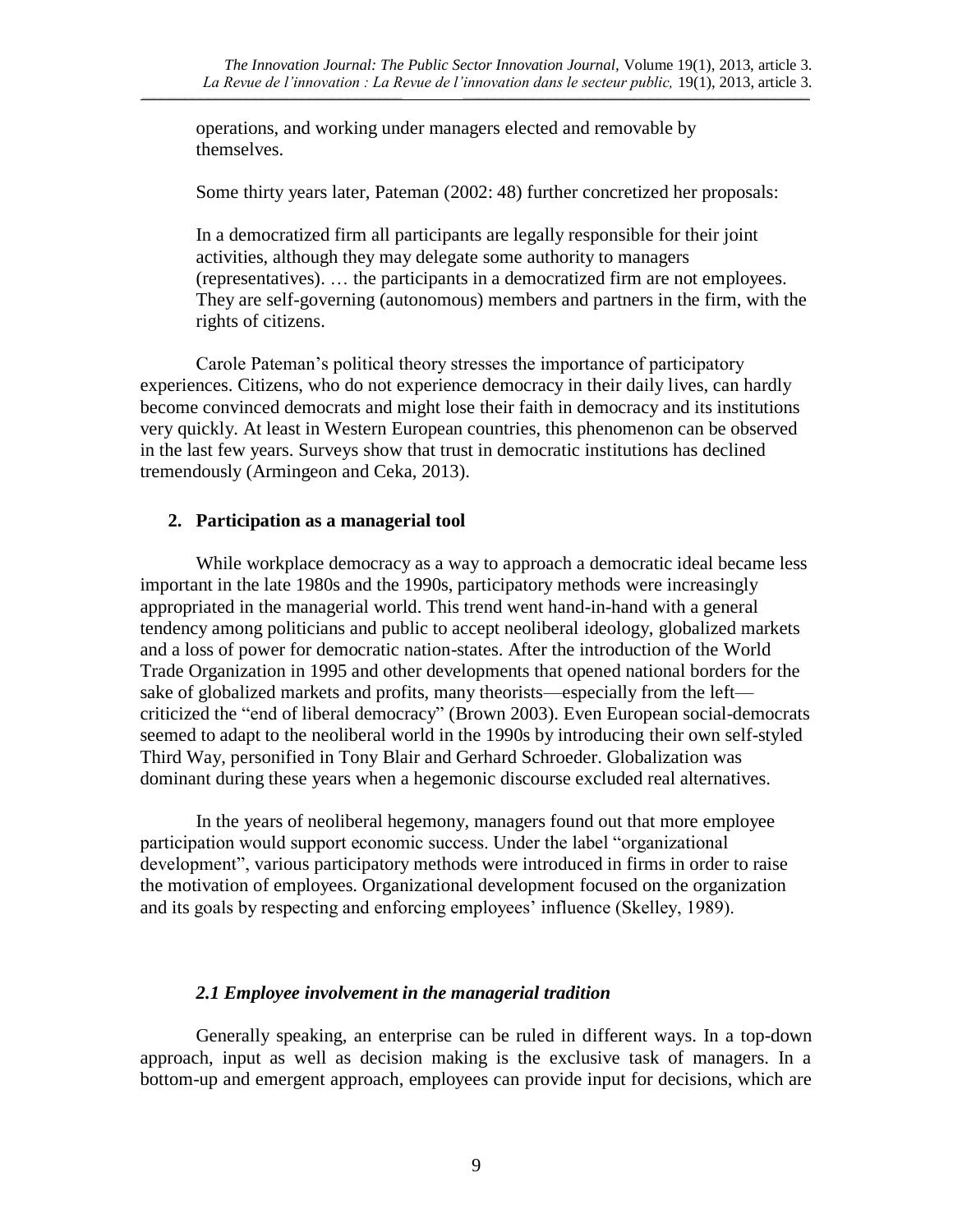still made by managers. Only a democratic approach includes all employees in all stages of the decision-making process (van der Vliet, 2012: 12).

 $\_$  , and the state of the state of the state of the state of the state of the state of the state of the state of the state of the state of the state of the state of the state of the state of the state of the state of the

The general assumption of organizational development is that a bottom-upapproach would be more effective than an old-fashioned top-down approach. It holds that entrepreneurial strategy needs to be a fluid and on-going process with inputs from all people concerned. Especially in times of change and insecurity, employees can bring up creative ideas that help solving management problems.

According to Apostolou (2000: 2), employee involvement in the understanding of management theories meant that:

every employee is regarded as a unique human being and not just a cog in a machine, and each employee is involved in helping the organization meet its goals. Each employee's input is solicited and valued by his/her management. Employee and management recognize that each employee is involved in running the business.

Thus, although workers' human uniqueness is accepted, it is not in the center of the approach.

Corporate-sponsored participatory management meant that people should first of all help to reach organizational goals. This includes the risk that employees and workers become puppets in the hands of managers who pretend to include them into decisionmaking by alibi-participation. Howard Doughty (2003: 1) put it clearly in an article on employee empowerment:

Employee empowerment may … represent a cunning strategy by an insidious management to gull workers not only into acquiescing in their own oppression, but also into coming up with clever new methods of intensifying that oppression.

But if strategies for employee empowerment are implemented more seriously, it may also be:

an important step in the evolution of organizational psychology which has the potential of building hugely more flexible and efficient corporate entities (Doughty, 2003: 1).

This last quotation points to the psychological dimension as well as the health effect of employee involvement which is dealt with in organizational psychology. The assumption here is that participation can be instrumental for organizational goals by helping to improve the health of employees. No doubt if the staff is sick, it costs time and money. Workers in good mental and physical health are cheaper and more efficient. Contrary to the basic values of the liberal and the socialist traditions of workplace democracy and participation, the managerial tradition focuses on efficiency and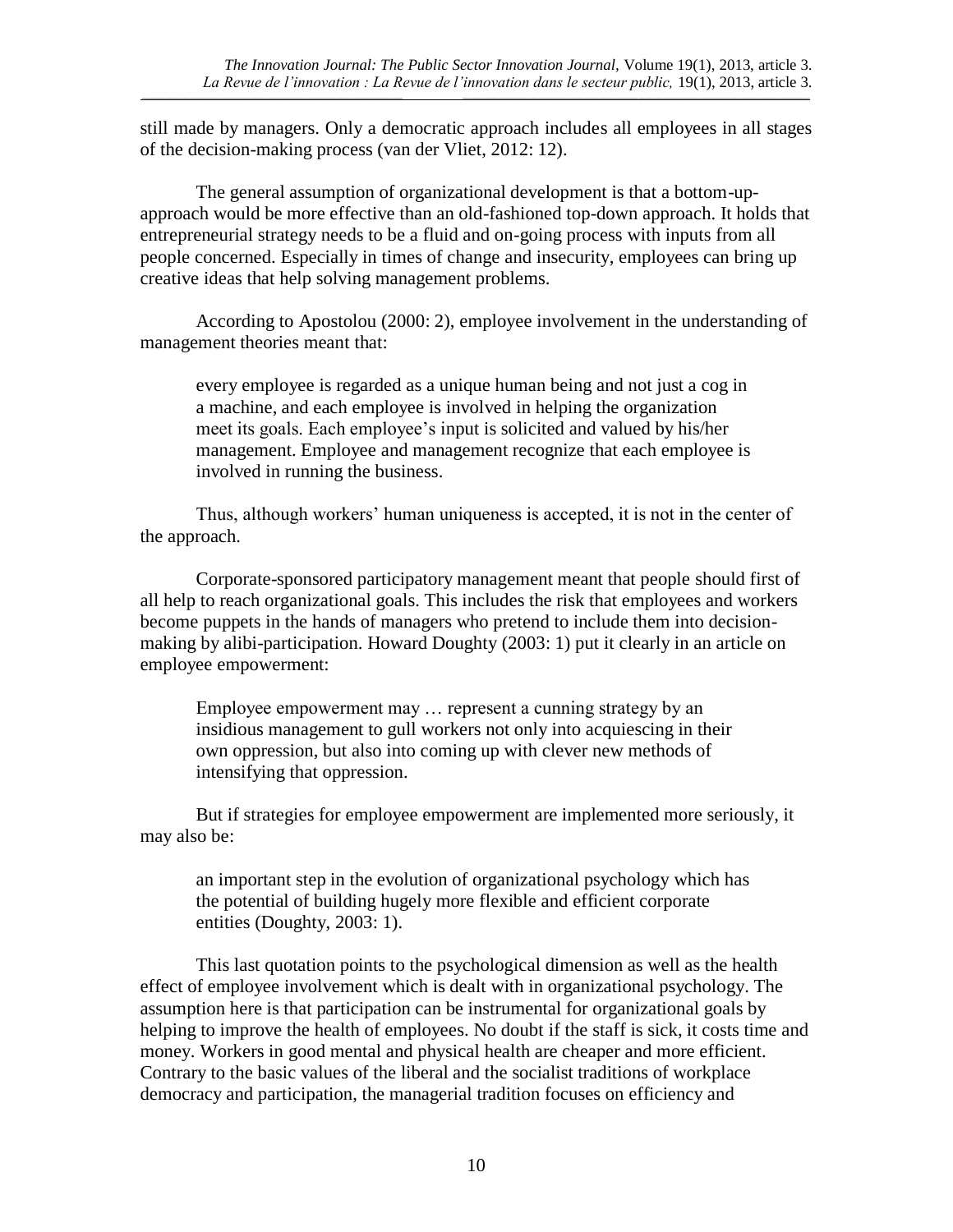economic prosperity. It could also be called the "neoliberal tradition" of workplace democracy if neoliberalism is understood as a deregulating concept of economy, placing the economic prosperity of enterprises in front of the needs of the employees. Thus, the priorities are different. Classical liberal and socialist theories aim at strengthening the individual autonomy of every single citizen and worker, while neoliberal theories are mainly interested in a free economy without obstacles to innovative entrepreneurs. Everything that helps raise output is welcome, including the participation of employees.

 $\_$  , and the state of the state of the state of the state of the state of the state of the state of the state of the state of the state of the state of the state of the state of the state of the state of the state of the

# *2.2 Ways of employee involvement*

Basing on these assumptions, different ways of employee involvement have emerged. Eleanor Glor (2005: 2) identifies three strategies in the discussion: delegation of authority, psychological empowerment and power-sharing. She stresses the importance of a serious involvement of employees by giving them meaningful choices (Glor 2005: 5). According to Paul Bernstein, five mechanisms can be identified in democratic management:

- 1. Feedback and information from management to employees;
- 2. Full management-level-information;
- 3. Individual rights;
- 4. Independent board of appeal;
- 5. Set of values (Bernstein, 1976: 490)

He argues that all these mechanisms are interdependent and thus none of them should be neglected. Participation of employees could start on a very minimal level with the introduction of a suggestion box. Though this is not yet a democratic way of management, it can be seen as a starting point for further engagement. Bernstein distinguishes truly democratic participation from other forms of employee involvement. He states that "…active participation by each and every worker is not necessary for the rank-and-file to exercise real accountability over company decisions. (…) Sometimes over-participation has occurred" (Bernstein, 1976: 497). He therefore suggests a "particular mix of managerial authority and democratic control" (Bernstein, 1976: 498).

The literature and examples on methods of employee involvement is vast. Generally speaking, different methods of employee involvement as a managerial tool in a basically capitalist society and in the framework of capitalist enterprises are possible. In capitalist and profit-oriented companies, employees can have their shares and be owners to a certain degree. They can participate in organizational decision making if they are shareholders. In some cases, the company gives financial assistance to enable them to buy equity shares. This, however, must not be confused with industrial democratic models or workers' self-management where the whole company is owned by workers (see examples above).

• Suggestion schemes encourage employees to come up with their own ideas on various matters of company policies and procedures. Managers try to initiate such processes and to collect ideas from employees (Dos Santos 2002).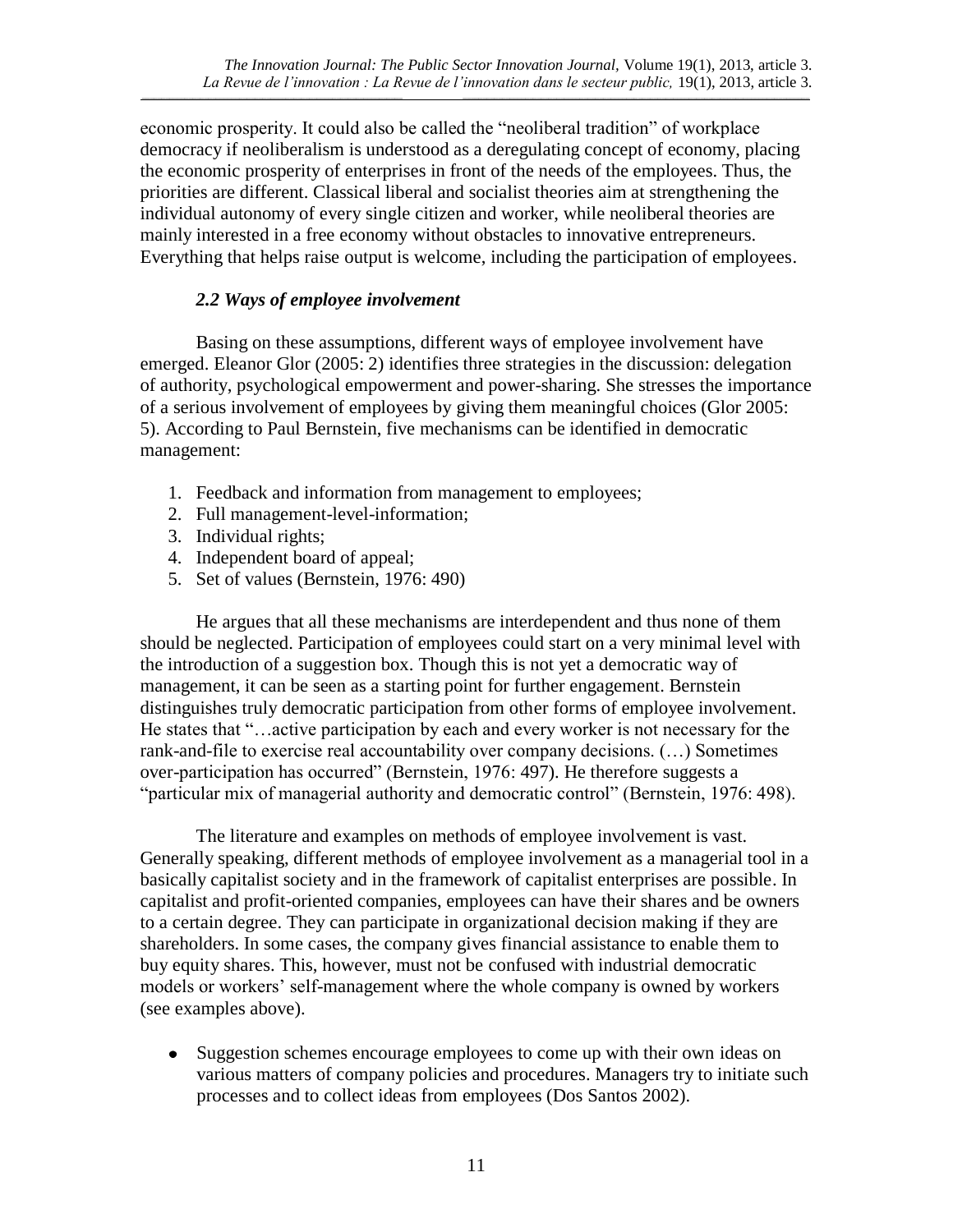Quality Circles are instruments that involve employees in the evaluation of procedures and structures and give them a platform from which they can articulate problems, suggestions and critiques. Usually, such circles consist of five to ten persons who meet regularly in order to discuss problems.

 $\_$  , and the state of the state of the state of the state of the state of the state of the state of the state of the state of the state of the state of the state of the state of the state of the state of the state of the

Other methods of employee involvement are financial participation and profit sharing, health projects, Total Quality Management, participation through empowered teams, etc. (cf. Gallagher, 2002).

## *2.3 WorldBlu: An example of organizational democracy*

An interesting example and a current initiative promoting workplace democracy is WorldBlu, a global network of organizations. The goals of this US-based network are very ambitious: On their website (www.worldblu.com, Accessed April 30, 2014) they state:

WorldBlu is a global community of individuals and organizations committed to practicing freedom - rather than fear - in the workplace. Our name comes from the fact that the color blue (or "blu" as we spell it) is universally recognized as the color of freedom. Our purpose is to elevate

the human spirit through freedom at work. And our vision is to see one billion people worknig and living in freedom. We do this by offering a range of cutting-edge prgrams and services that are grounded in experiential, transformative learning, enabling business leaders to design, develop, and ultimately lead the most successful freedom-centered organizations in the world. After nearly two decades of working with leading small to Fortune 500 organizations globally, we've seen how a freedom-centeered, democratic approach has a powerful impact on innovation, performance, morale, and the bottom-line. It transforms individuals as well.

The organization certifies workplaces that fulfill criteria of organizational democracy. According to these criteria, a democratic workplace needs:

- \* a purpose and a vision
- \* transparency
- \* dialogue and listening
- \* fairness and dignity
- \* accountability
- \* individual and collective
- \* choice
- \* integrity
- \* decentralization
- \* reflection and evaluation (see www.worldblu.com)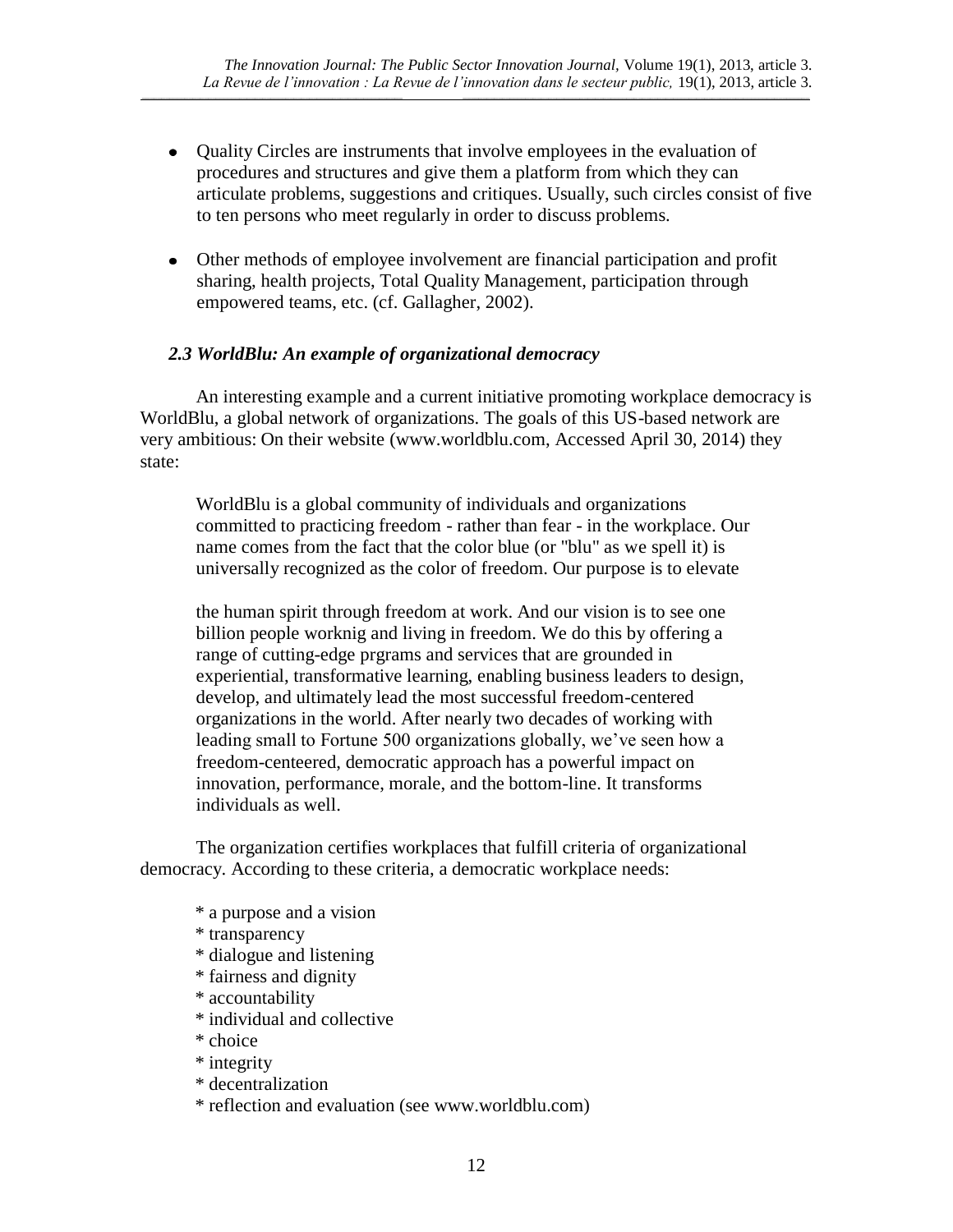Compared to many other models of management-led employee involvement, the approach of WorldBlu goes further. Especially, the aspects of "transparency", "decentralization" and "choice" are explicitly mentioned and considered as important. Although the details are not clearly defined, these criteria imply full transparency on salaries and on decision making procedures. The criterion "individual and collective" means that both should have the same value in a company, thus individual interests and needs should not be neglected. In spite of the very ambitious goals and the obvious wish to change society by strengthening workplace democracy, the network and its representatives do not want to be political (which shows a very narrow understanding of this term).

 $\_$  , and the state of the state of the state of the state of the state of the state of the state of the state of the state of the state of the state of the state of the state of the state of the state of the state of the

The description of what workplace democracy is and what it is not shows that the network WorldBlu mainly refers to theories of organizational development. Political theories like workers' self-management or industrial democracy are not reflected. Nevertheless, it seems to be one of the most advanced models of managerial employee involvement. Recently, the academic and public interest in confronting current forms of capitalism with critical alternatives has become stronger. A number of important articles dedicated to this questionhave appeared in the last years. Although Carole Pateman is still right when she states that the workplace remains undemocratic, the following phenomena can be identified especially since the beginning of the twenty-first century in terms of repoliticization of economic affairs, internationalization and supra-nationalization as well as innovative theorization.

## **3. The return of Workplace-Democracy: Re-politicization, internationalization and innovative theorization**

After a time of a relatively broad consensus on the rules of the neoliberal global market and a reduction of participation to a managerial tool, some indicators support the belief that a re-politicization of workplace democracy is occurring.

## *3.1 Re-politicization of economic affairs*

Firstly, the actors that criticize the economic world order as unjust and undemocratic have multiplied. Social movements like "Occupy Wallstreet", "Attac", "Anonymous", "Los Indignados" publicly make harsh critiques and urge activism with the slogan "Another world is possible". They get more and more attention and use social media as a platform for dissemination and interest aggregation (Van Aelst and Walgrave, 2002). In many Western democracies, anti-capitalist political parties celebrate electoral successes (Held and McGrew, 2007). The critiques come from diverse ideological backgrounds and can have socialist, conservative or nationalist roots. As Hans Peter Kriesi states, globalization vs. anti-globalization is one of the new main cleavages in political confrontations, impacting voters' behavior importantly (Kriesi et al., 2005). The emergence of new political parties on the Left in Germany or the strengthening of extreme-right nationalist parties in many European countries is undoubtedly linked to a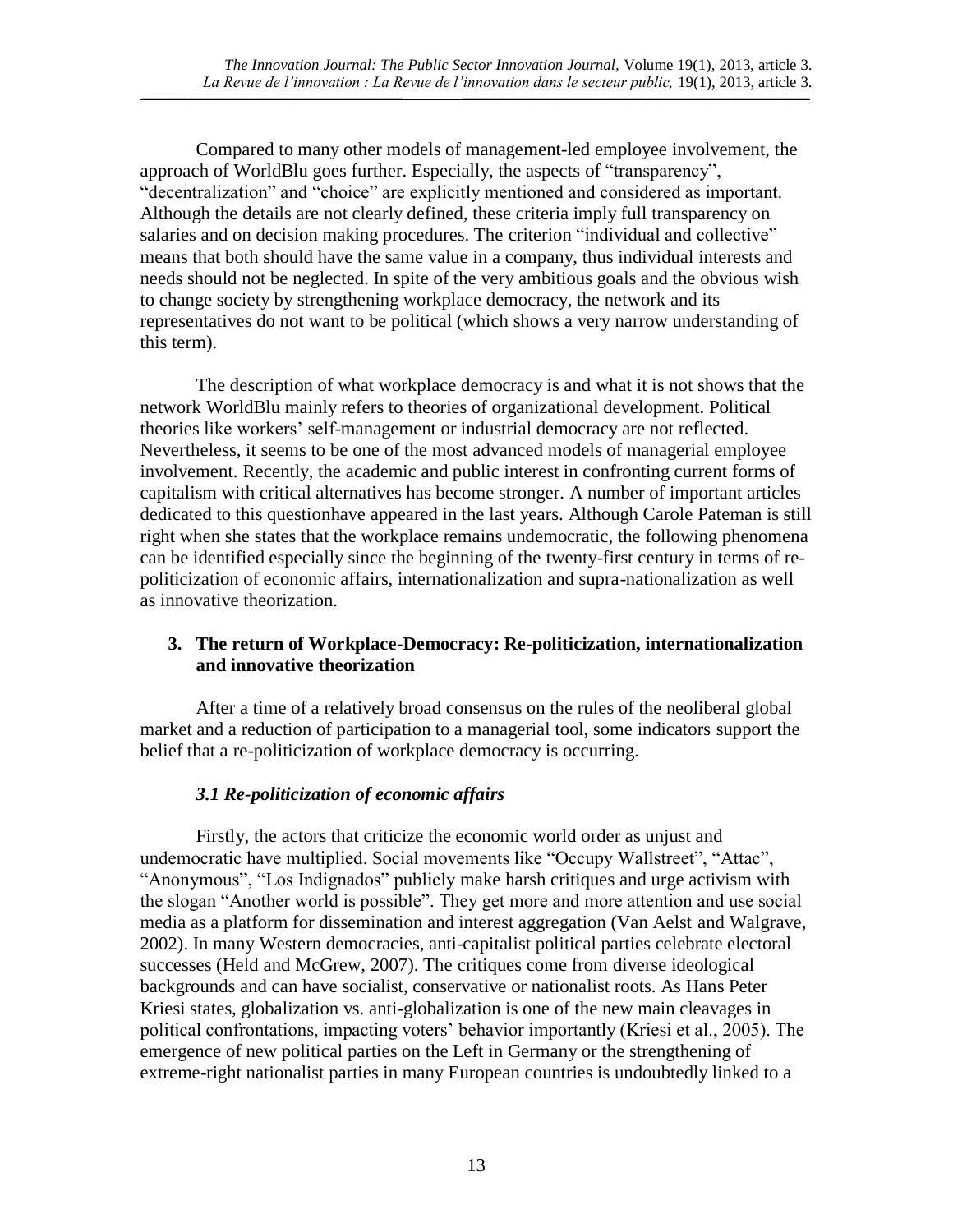re-politicization of economic affairs and the fact that deregulated markets bring about a small number of winners and a big number of losers:

 $\_$  , and the state of the state of the state of the state of the state of the state of the state of the state of the state of the state of the state of the state of the state of the state of the state of the state of the

The 'losers' of globalization are people whose life chances were traditionally protected by national boundaries. They perceive the weakening of these boundaries as a threat for their social status and their social security. Their life chances and action spaces are being reduced. The 'winners,' on the other hand, include people who benefit from the new opportunities resulting from globalization, and whose life chances are enhanced. (Kriesi et al., 2005: 2).

Due to these consequences of globalization, voters' behaviour has changed and remains volatile—a fact that makes political parties think about alternatives. One such alternative is the democratization of political systems and society in general. As a result, one of the most important issues discussed in Western democracies in the last few years is the introduction of new forms of participation including democratization of institutions and enterprises. This general re-politicization of economic affairs can be seen as a motor for new debates about workplace democracy (Williams, 2004). But re-politicization not only takes place in public debates, the media and the political space, it can also be found in the institutions themselves. Although networks like WorldBlu do not define themselves as political, they certainly have normative ideas on how society should be structured and on how the relation between individuals and institutions should be organized. With slogans like "Freedom and Democracy at Work", they clearly promote a very basic liberal idea of democracy. They might not directly aim at influencing politics and government, but they undoubtedly contribute to the spreading of democratic values (www.worldblu.com, Accessed April 30, 2014):

So the core of organizational democracy and political democracy is the same—allowing people to self-govern and determine their own destiny. What is different is the context—one is in the political arena, the other is in the realm of organizations.

### *3.2 Internationalization and supra-nationalization of workplace democracy*

Two other recent phenomena are the internationalization and supranationalization of workplace democracy. An example for the latter is the Europeanization of Trade Unions in the context of the European integration process (Erne, 2008). Although this Europeanization still seems to be a slow process, there is some evidence that it has recently accelerated (Glassner and Vandaele 2012). The basic challenge is the fight for workers' rights at the EU level without risking the high national standards of some member states like Sweden, Finland, Denmark and Austria. Especially in times of crisis, collective bargaining, limited working hours, equal payment and other aspects of industrial democracy have to be defended supra-nationally against further deregulation. Thus, for the first time in history, trade unions now have the chance to bring national achievements of workplace democracy to a supra-national level. Their success will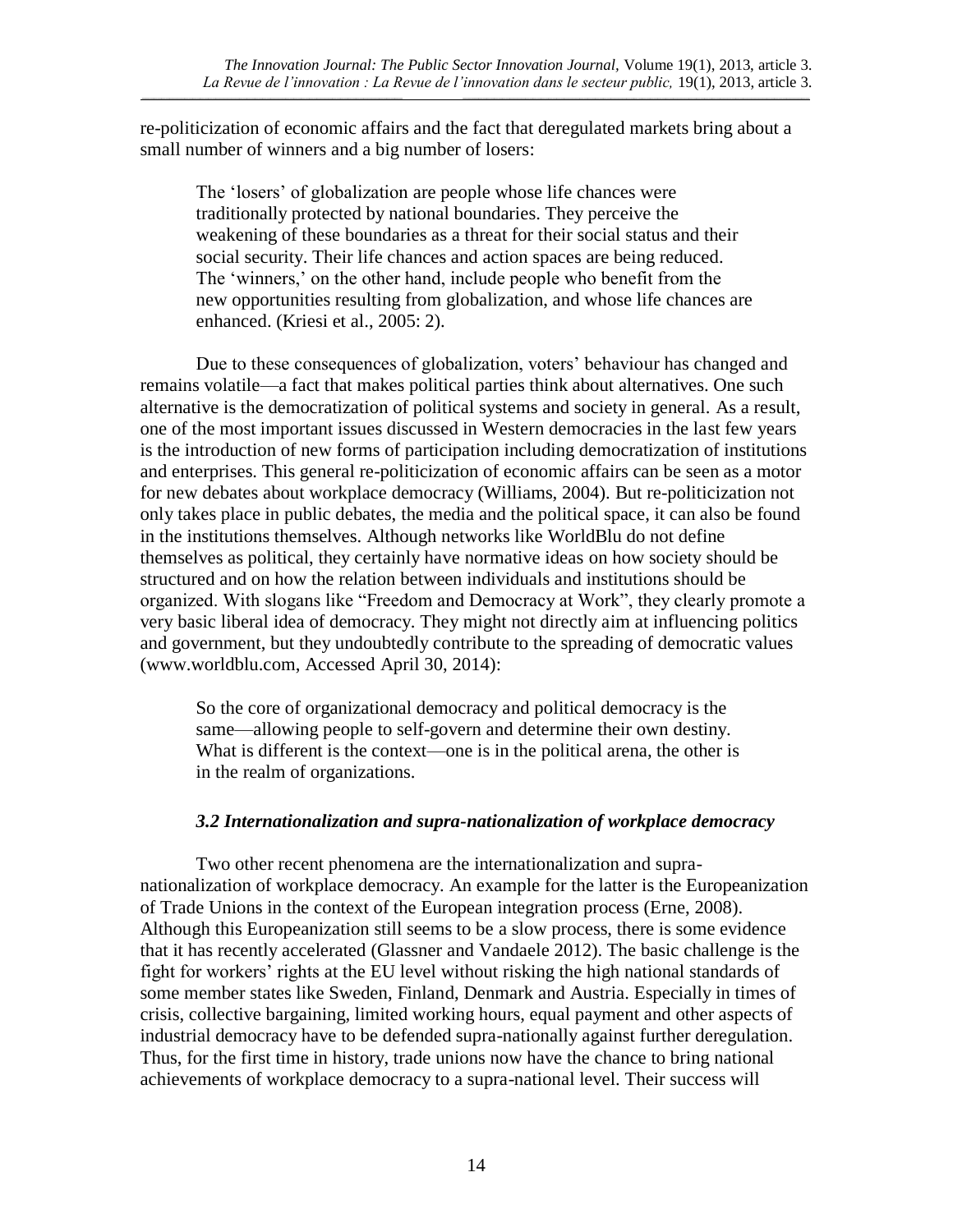certainly depend on their ability to organize strong resistance and Europe-wide political pressure.

 $\_$  , and the state of the state of the state of the state of the state of the state of the state of the state of the state of the state of the state of the state of the state of the state of the state of the state of the

Initiatives and networking do not only take place in the framework of the European Union, but also on the international global level as show the network of Worldblu and the latest revival of the explicitly political movement in the form of New Unionism. It is not really a new movement, for its roots go back to the nineteenth century when it aimed at changing the whole economic system, not only at minimizing the risks workers in capitalist societies. Cuts in the social systems and the problems of the welfare states caused a second wave of new unionism in the 1980s (Heckscher, 1988). And with the start of the new millennium, initiatives were intensified and especially in the last seven to eight years, a new unionism of the twentieth-century was proclaimed. In 2007, the international new unionism network was launched. On their website, they describe their main goal: "New unionism is about seeking creative ways to [organizeinternationallyt](http://www.newunionism.net/new_unionism.htm#organizing)[odemocratizework.](http://www.newunionism.net/new_unionism.htm#work_democ) Together, these four principles (organizing, internationalism, creativity and workplace democracy) unite us as a network of union activists." (www.newunionism.net, accessed April 30, 2014).

Instead of a revolution, new unionists want to use networks in order to reach their goal of a more just global economy. Workplace democracy is an essential principle, but it is one of four principles. The difference between it and former new unionist movements is the ambition to fight not only for negative liberty, but for positive liberty as well (Cradden, 2007, website www.newunionism.net):

What we mean by workplace democracy is treating enterprises as if they were political communities with citizens, just like countries or cities. We are talking about a situation in which everyone has the same right to participate in decision making—not just whoever owns the company—and to have management held accountable for their actions. That certainly includes the right to say 'no', but it also includes the right to insist that certain things need to be done, or to be done in a particular way. It's a completely different way of thinking about how a company should be run*.*

New Unionism of the twenty-first century aims at changing the economic system by starting with businesses and companies. Their aim is explicitly political and their final goal is similar to classical liberal ideas and libertarian socialism. Not the wealth of the company but equality and individual freedom is at the centre.

## *3.3 Innovative Theorization*

Innovative theorization of approaches to workplace democracy can be seen in "participism" and inclusive democracy. Both theories emerged in the 1990s, but both have won special attention in the twenty-first century as a form of libertarian socialism, based on participatory economics (PARECON) and participatory politics (PARPOLITY). Michael Albert and Robin Hahnel are the founders of participism, an "anarchistic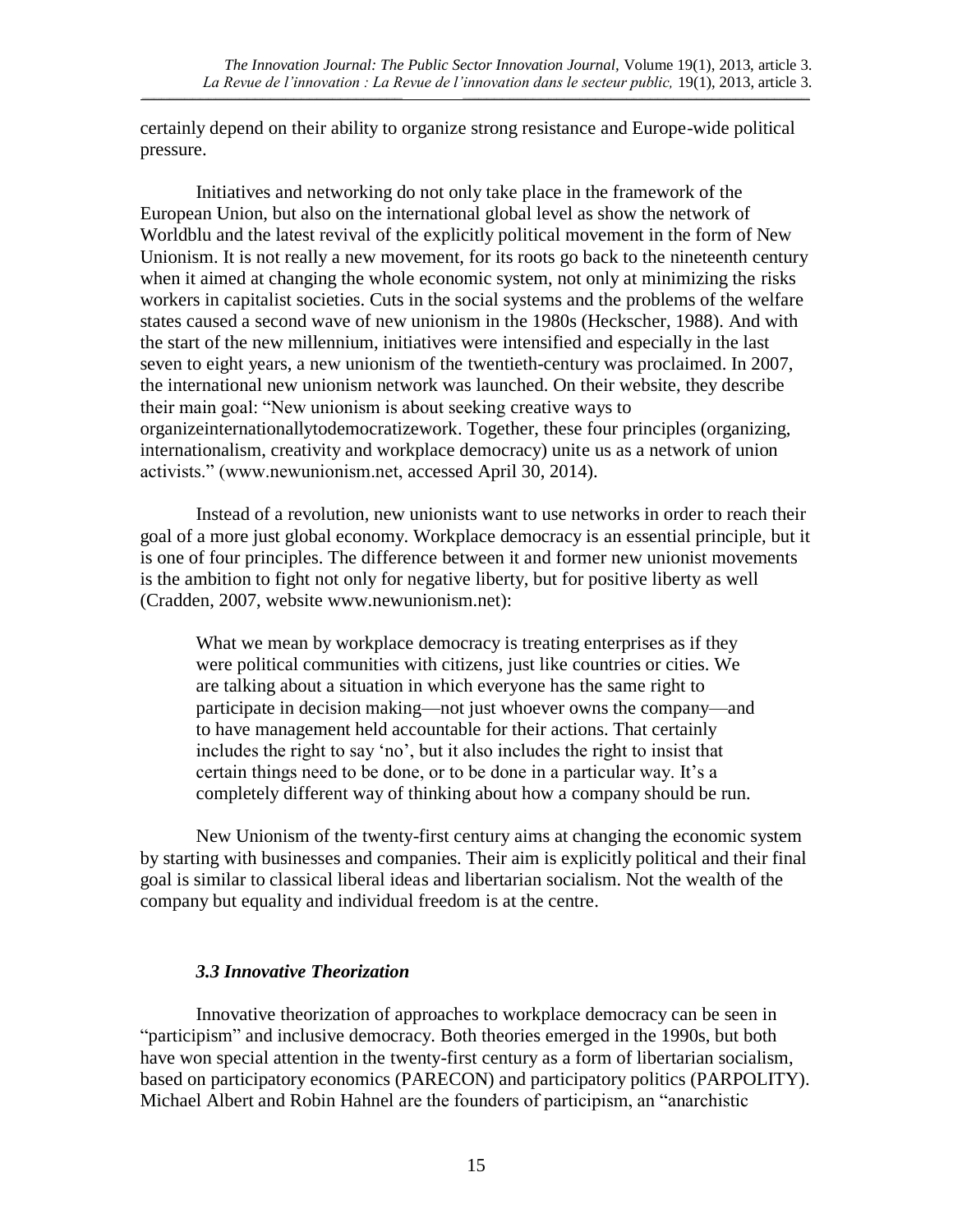economic vision" where the means of production are in the hands of the workers (Albert and Hahnel, 2002). This is also foreseen in the theoretical concept of Inclusive Democracy, involving direct democracy and economic democracy in a stateless, moneyless and marketless economy, self-management (democracy in the social realm) and ecological democracy (Fotopoulos, 2001).

 $\_$  , and the state of the state of the state of the state of the state of the state of the state of the state of the state of the state of the state of the state of the state of the state of the state of the state of the

The revival of workplace democracy as a democratic ideal is also visible in other philosophical and political writings (Gosseries, 2008; O'Neill, 2008; González Ricoy 2011). Recently, the topic even gathered some attention in the media. In January 2012, the French daily newspaper *Le Monde* published an article entitled "Le retour inattendu de la démocratie d'entreprise", wherein the author discussed new developments and suggestions of enforcing the co-decision-principle (*Le Monde*, 2012, January 1).

As already mentioned, workplace democracy is of interest also among researchers working on the future of the European Union. Erne argues that the rights of employees and workers to participate in decision-making need to be guaranteed by European law (Erne, 2008; also see Streeck 1997; Meardi, 2012; Aspinwall and Greenwood, 1998). Last, but not least, different national trade unions more and more often theorize the further democratization and participation in the workplace (Nienhüser, 2013; Ellerman 2010).

Until now, interdisciplinary and ideologically diverse academic exchanges of political and organizational theories of participation are still rare. This is a gap that should be filled in the coming years. Synergies of liberal democratic, socialist and managerial approaches to employee involvement and democratic participation might seem unrealistic at first sight. A closer look shows that national and supra-national trade unions or New Unionism could benefit from networks such as Worldblu and vice versa.

## **Conclusion**

The concept of workplace democracy experienced a kind of renaissance in the last years, especially but not only in its meaning as a way to approach the ideal of individual freedom and equality. Different developments and initiatives in the last years can be interpreted as a re-politicization of the economic discourse. Contrary to other trends of anti-globalization, some of them explicitly refer to democratic values and procedures. At the same time, employee involvement as a managerial tool continues spreading over the companies' world. At a time when many of the old Western democracies suffer from citizens' skepticism towards representative democracy, both phenomena could strengthen participatory decision making and individual autonomy. Citizens cannot become convinced democrats if they*—*in their daily lives, in schools and in their workplace*—*do not experience democracy. Thus, a further democratization of the workplace is urgently needed. It can help build trust in, and legitimacy of, democracy as a value. It can help produce self-governed citizens.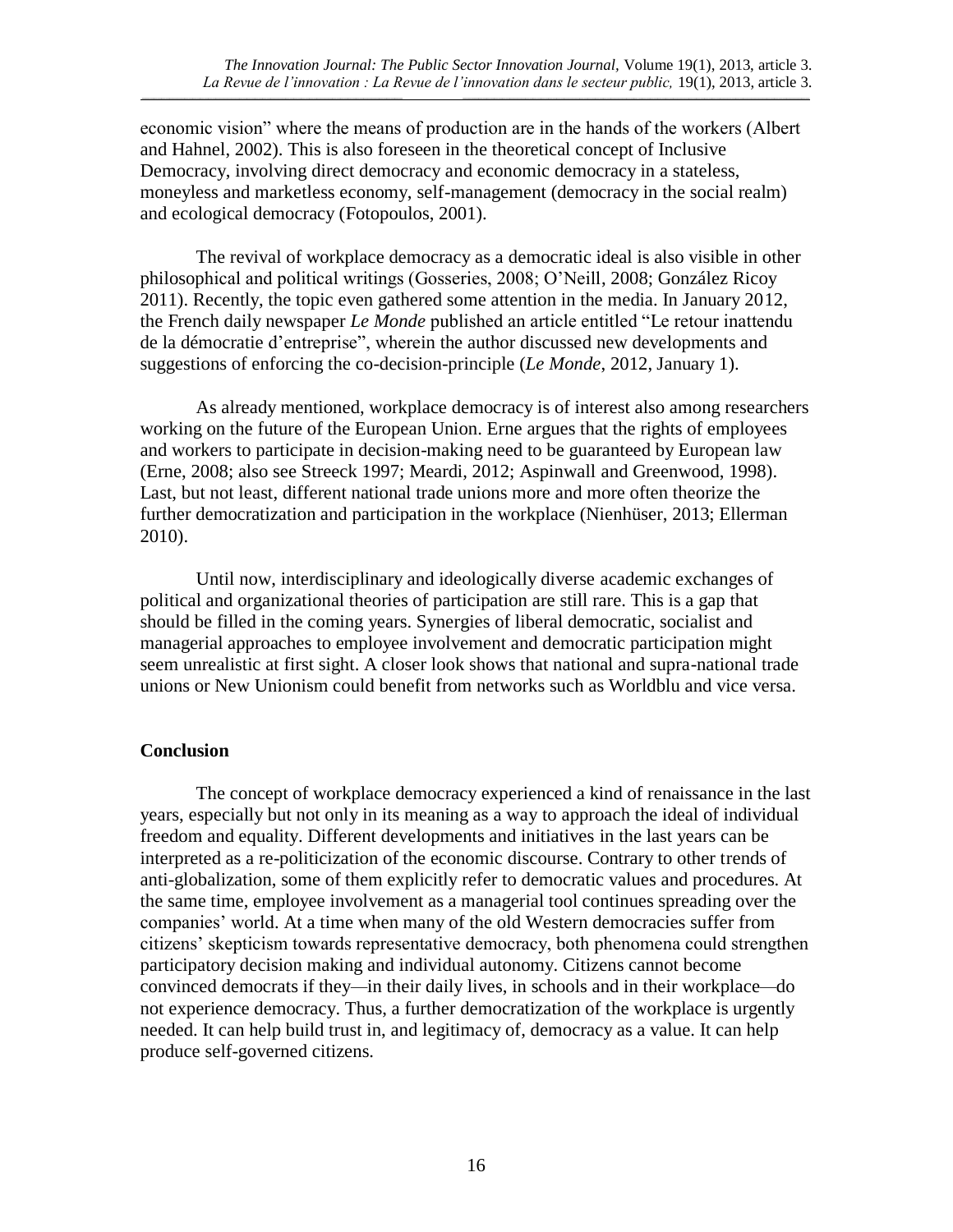## **About the Author:**

*Markus Pausch* is Head of the Centre for Futures Studies at the University of Applied Sciences Salzburg and Lecturer at the Department of Political Science and Sociology of the Paris Lodron University of Salzburg. He is doing research on democratic theory, quality of democracy, participation and the future of the European Union. He can be reached at markus.pausch@fh-salzburg.ac.at

 $\_$  , and the state of the state of the state of the state of the state of the state of the state of the state of the state of the state of the state of the state of the state of the state of the state of the state of the

## **References**

Albert, M. and R. Hahnel. 2002. In defense of participatory economics. *Science and Society*, 66(1): 7-21.

Apostolou, A. 2000. Employee involvement: Report produced for the EC funded project INNOREGIO: dissemination of innovation and knowledge management techniques. Accessed April 30, 2014 at: www.urenio.org/tools/en/employee\_involvement.pdf.

Armingeon, K. and B. Ceka. 2013. The loss of trust in the European Union during the great recession since 2007: The role of heuristics from the national political system, *European Union Politics*, Published online before print August 6, 2013.Accessed September 25, 2013 at:

http://eup.sagepub.com/content/early/2013/08/05/1465116513495595.full.pdf+html.

Aspinwall, M. and J. Greenwood. 1998. *Collective action in the European Union: Interests and the new politics of associability*. London, UK: Routledge.

Bernstein, P. 1976. Necessary elements for effective worker participation in decision making. *Journal of Economic Issues*, 10(2): 490-522.

Brown, W. 2003. Neo-liberalism and the end of liberal democracy. *Theory and Event, 7*(1). Accessed April 30, 2014 at:

http://muse.jhu.edu/login?auth=0&type=summary&url=/journals/theory\_and\_event/v007 /7.1brown.html

\_\_\_\_\_\_\_\_\_2010. We are all democrats now. *Theory and Event*, 13(2). Accessed September 17, 2013 at: http://muse.jhu.edu/login?auth=0&type=summary&url=/journals/theory\_and\_event/v013 /13.2.brown01.html.

Cradden, C. 2007. The new unionism: A social dialogue initiated for the New Unionism Network. Accessed April 30, 2014 at:

http://www.newunionism.net/library/organizing/Hololog%20-

%20New%20Unionism%20-%202007.htm

Dewey, J. 2008. *The later works*, *1925-1953, Vol. 2: 1935-1937.* Edited by J. Boydston. Carbondale, IL: Southern Illinois University Press.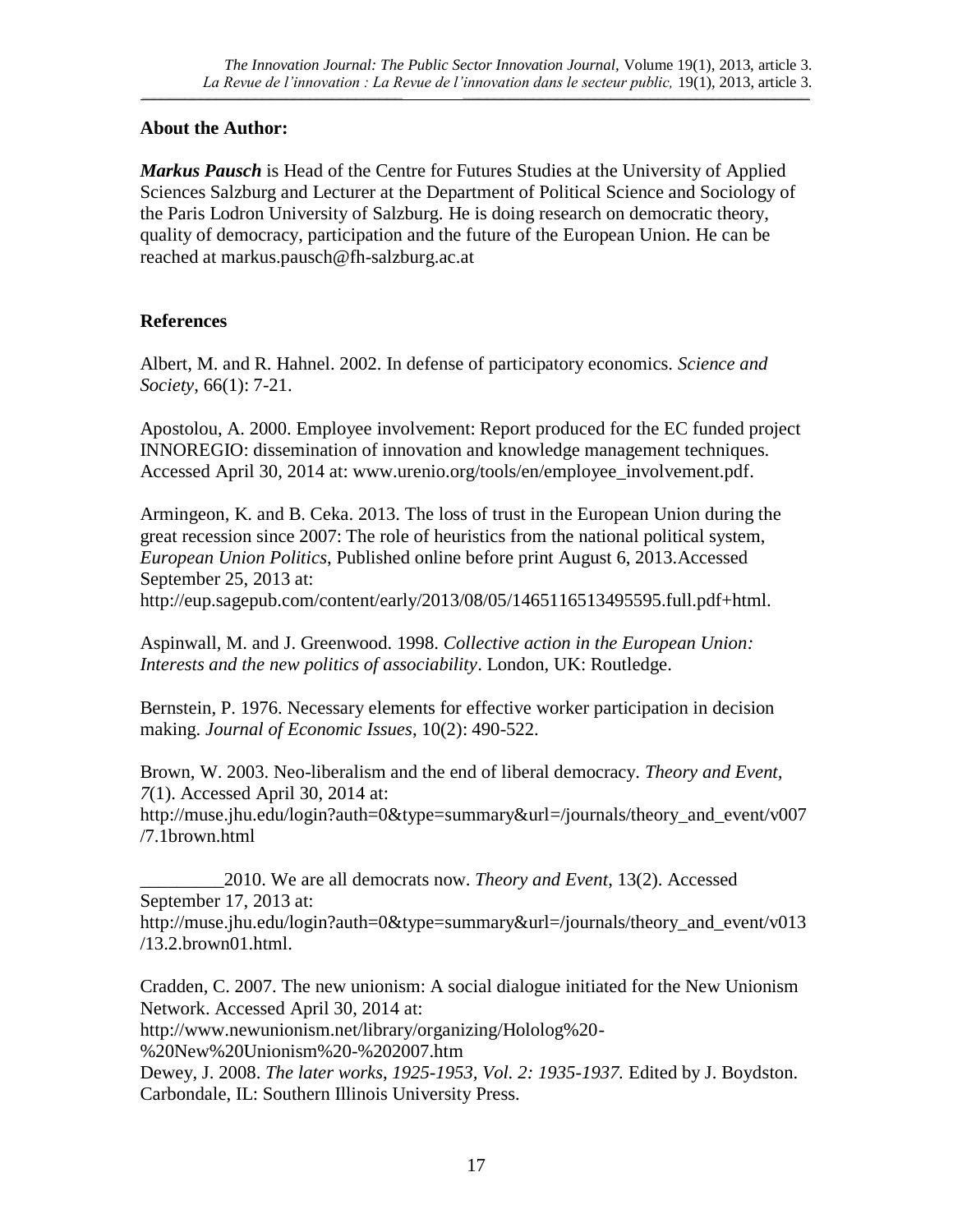Doughty, H. 2003. Employee empowerment: Democracy or delusion? *The Innovation Journal: The Public Sector Innovation Journal*, 9(1). Accessed April 30, 2014 at: http://www.innovation.cc/scholarly-style/doughty-emp.pdf

 $\_$  , and the state of the state of the state of the state of the state of the state of the state of the state of the state of the state of the state of the state of the state of the state of the state of the state of the

Duncan, W. 1979. *Tito's Yugoslavia*. Cambridge, UK: Cambridge University Press.

Ellerman, D. 2010. Workplace democracy and human development: The example of the postsocialist transition debate. *The Journal of Speculative Philosophy*, 24(4). Accessed September 26, 2013 at:

http://muse.jhu.edu/login?auth=0&type=summary&url=/journals/journal\_of\_speculative philosophy/v024/24.4.ellerman.pdf.

Erne, R. 2008. European unions: Labour's quest for a transnational democracy. New York, NY: ILR Press.

Esping Andersen, G. 1990. The Three Worlds of Welfare Capitalism. Princeton: Princeton University Press.

Fotopoulos, T. 2001. Globalisation, the reformist left and the anti-globalisation 'movement'. *Democracy and Nature*, 7(2): 233-280.

Gallagher, T. 2002. Employee participation in decision making in extension: A ladder of participation to reduce cynicism. *Journal of Extension*, 40(5). Accessed April 30, 2014 at: http://www.joe.org/joe/2002october/comm2.php.

Glassner, V. and K. Vandaele. 2012. Which way towards Europeanization of trade unions' strategies? Regional differences in trade union officers' views. Brussels, Belgium: European Trade Union Institute.

Glor, E. 2005. About Empowerment. *The Innovation Journal: The Public Sector Innovation Journal*, 10(1). Accessed April 5, 2014: at: http://www.innovation.cc/volumes-issues/glor-empow7.pdf

González Ricoy, I. 2011. *The republican case for workplace democracy*. Accessed April 30, 2014 at:

http://www.academia.edu/3170903/The\_Republican\_Case\_for\_Workplace\_Democracy\_ Social Theory and Practice 2014

Gosseries, A. 2008. Taking workplace democracy seriously. *Politika* 2008. Accessed April 30, 2014 at: http://politika.lv/article/taking-workplace-democracy-seriously

Gramsci, A. 1919. Workers' democracy. *L'Ordine Nuovo*. 21 June 1919. Accessed April 30, 2014 at: http://www.marxists.org/archive/gramsci/1919/06/workers-democracy.htm

Heckscher, C. 1988. The new unionism: Employee involvement in the changing corporation. Ithaca, NY: Cornell University Press.